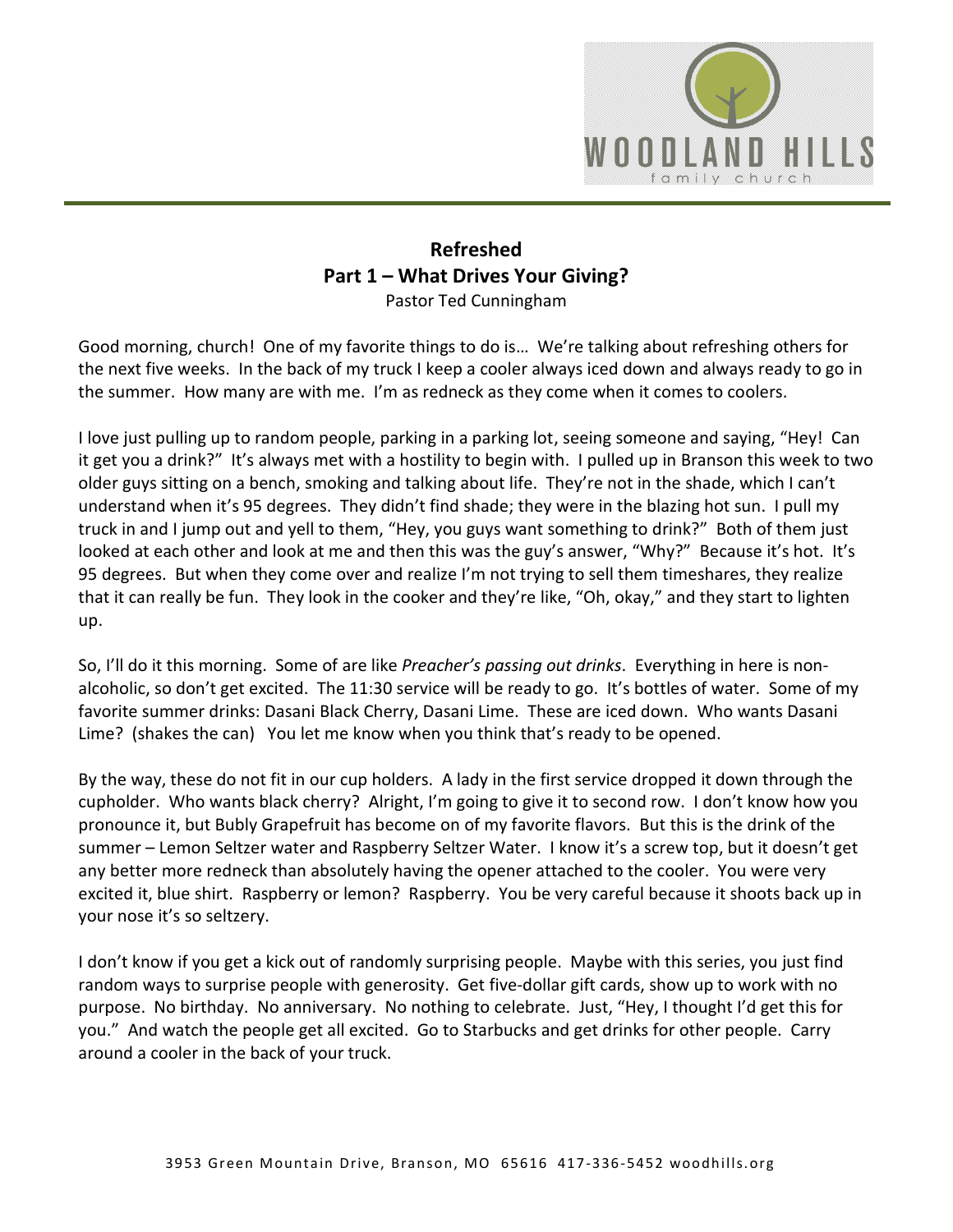Here's the key. Do it without posting it on social media. Because Jesus says very clearly in Matthew 6, "If you do it to get attention from others, you've already received your reward." So, I'm not being blessed by sharing this illustration this morning; I've already received my reward; I told you about it. As part of our worship, we take an offering. And whenever you talk about giving… We're going to be talking about generosity for the next five weeks. There are guests here that your family has been inviting you for years and today is your first day. "A money talk at church; what do they want?" In no clearer way can we explain it to you than this: We don't want something from you; we want something for you. You're like, *Okay they've got a building project coming up*. We do not. We're not raising money to move this… We're not buying Shoji Tabuchi. Don't let that get out there. A lot of times when money is talked about in church, we can begin to think they are having budget problems. We're not.

We say thank you for your generosity every week because we mean it. You truly are a generous church. That's what we're going to looking at today. I also want to encourage you and we want to challenge you towards generosity as a church.

Today, we're going to be looking at the big idea of **what's driving your generosity?** Then the next four weeks, we're going to look at four specific drivers of generosity. Here's the verse we're going off of as we answer this question today and over the next five weeks – Proverbs 11: *[25](https://www.studylight.org/desk/?q=pr%2011:25&t1=en_niv&sr=1) A generous person will prosper; whoever refreshes others will be refreshed.* We want you to experience that refreshment. That "I refresh somebody else; I'm now refreshed" and here's the key. The key is not that you're refreshed just for yourself, but that you are refreshed to go and be more refreshment to someone else, to be a blessing.

As we kick this off, we're going to start in the Book of Acts, but we're going to spend most of our time today in 2 Corinthians 9. If you have your Bible's, you can turn there. In Acts 2, we read about the First Century Church. The church is just getting started. We read about all the activity of the church. The apostles are teaching. And they are meeting together in one another's homes. They're breaking bread together. The Lord is adding to their numbers thousands those who are being saved; those who are hearing about the gospel of Jesus. They're hearing about the resurrected Jesus. In this, you get this passion that the church has to help one another.

You go two chapters from Acts 2 to Acts 4 and here's what we read – *[32](https://www.studylight.org/desk/?q=ac%204:32&t1=en_niv&sr=1) All the believers were one in heart and mind.* They were together. *No one claimed that any of their possessions was their own, but they shared everything they had. [33](https://www.studylight.org/desk/?q=ac%204:33&t1=en_niv&sr=1) With great power the apostles continued to testify…* We're going to start this message today with Jesus and it ends with Jesus. *…to the resurrection of the Lord Jesus. And God's grace was so powerfully at work in them all…*

This is where their generosity flowed from. It flowed from God being at work in them and through them. That's what we want for this church: to always be, in Stone and Taney Counties, a church that reaches out, not just taking care of the people within our church, but reaching out into Southwest Missouri, up into Springfield and down into Arkansas, and then even beyond there to the nation and to the nations of the world. We want to go beyond here, as we are going to see in 2 Corinthians 9 today. But it's because of God working in each one of us, being of one heart and one mind, working together to meet the needs of this congregation and to see the gospel spread to all nations of the earth.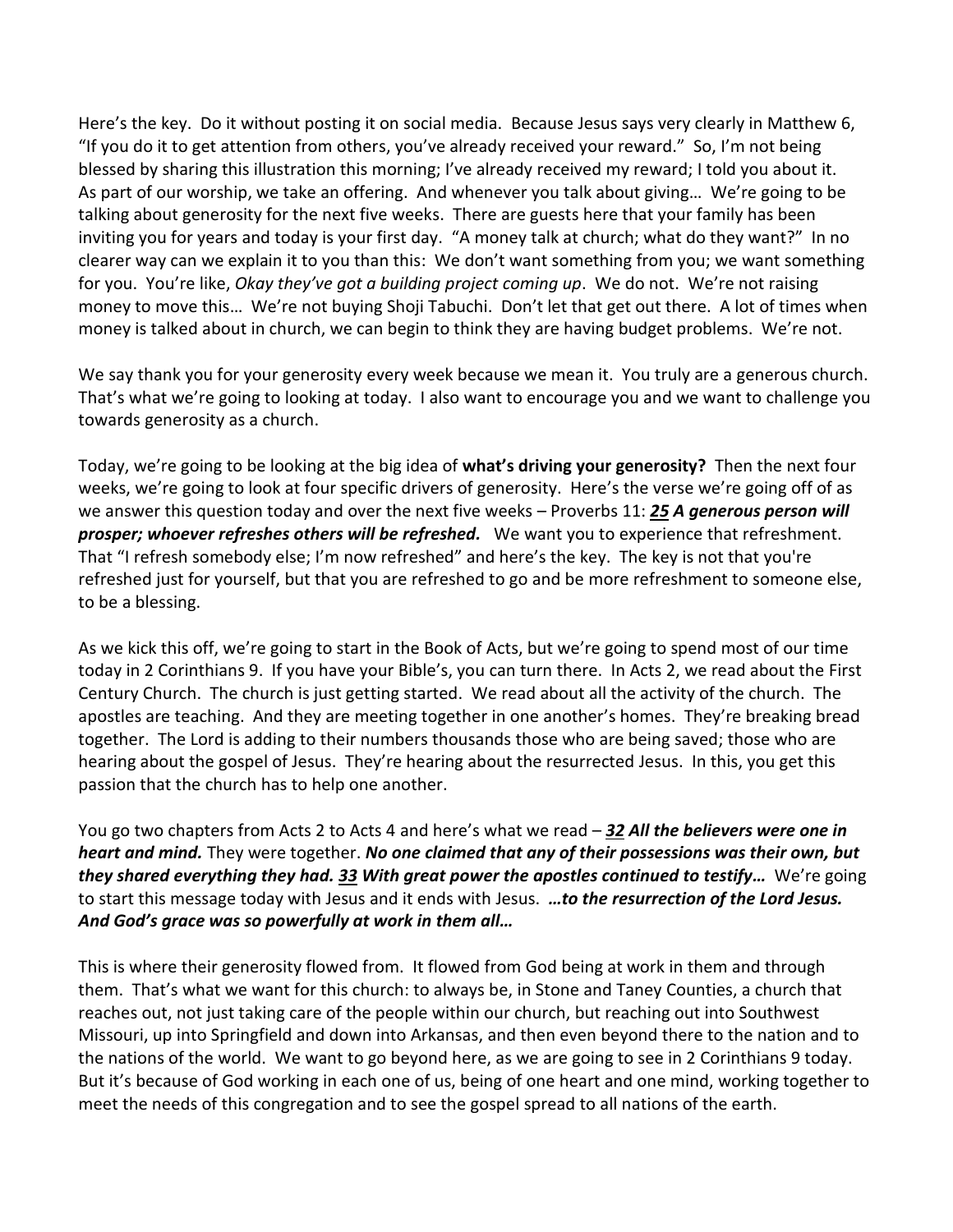## *[34](https://www.studylight.org/desk/?q=ac%204:34&t1=en_niv&sr=1) …that there were no needy persons among them. For from time to time those who owned land or houses sold them, brought the money from the sales [35](https://www.studylight.org/desk/?q=ac%204:35&t1=en_niv&sr=1) and put it at the apostles' feet, and it was distributed to anyone who had need.*

Here's where we're going to start it off. As we talk about a generous person today, we're going to look at it in the context of a generous church, that we would continue to be a generous church. Here's one of the things I love about you and I love about how God is working in you and through you.

**A generous church is eager to help**. A generous person, a generous church is looking for needs, or when they see a need, they have this eagerness to do something about it, not just walk by and be like, "I've already done enough." "I gave at the office." "I have no more to give." No, they see the need and in them is this, "we must do something."

I've heard this several times as our church… Through benevolence here at Woodland Hills and into the community, I've heard people say this: "Hey, I just want you to know the stuff that you're doing for people in the community, you've got to be careful because it's getting out."

I have to dig a little deeper. I'm like, "Well, what do you mean by that?"

"If you're not careful, people will start showing up. Yeah, people with needs are going to take advantage of the church's generosity."

I just want you to know we don't stress over that. We don't worry about that. It's not like, "Oh no, Lord, the needs are to great; we can't do anything." We're going to continue, as we say around here, to do for one what we can't do for all, but we're going to continue to be eager to help as we see need. And, yes, people will show up and they are showing up and we're good with them showing up, so long as we don't go to a fourth service. That's all we've been saying around here. So long as we can contain it in three service times, we'll continue to be eager to help, but at some point… No that's not true.

That's where we want to jump into the text today in 2 Corinthians 9. Paul is writing to the Corinthian Church in Achaia. *[1](https://www.studylight.org/desk/?q=2co%209:1&t1=en_niv&sr=1) There is no need for me to write to you about this service to the Lord's people.* What is the service to the Lords people? It is a collection. We use the term *offering*. It is an offering that's being collected for the destitute Jewish believers back in Jerusalem.

You can read about this in the second missionary journey as it begins in Acts 15. The Jerusalem counsel is brought up again. You read it in Galatians 2, where Paul is told "Do not forget the poor. Remember the poor." So, this is very important to understand. He's talking about taking a collection for Jewish believers and he's speaking this to Gentile believers. As he goes throughout the Gentiles, everywhere he's going, he's collecting this offering.

 *[2](https://www.studylight.org/desk/?q=2co%209:2&t1=en_niv&sr=1) For I know your eagerness to help…* The Corinthians church earlier had stated they want to help, they want to be a part of helping the believers in Jerusalem. What Paul is going to explain a few verses later is, "Hey, make sure your offering is ready so that you're not embarrassed or ashamed when I do show up to collect it. Be gathering that now.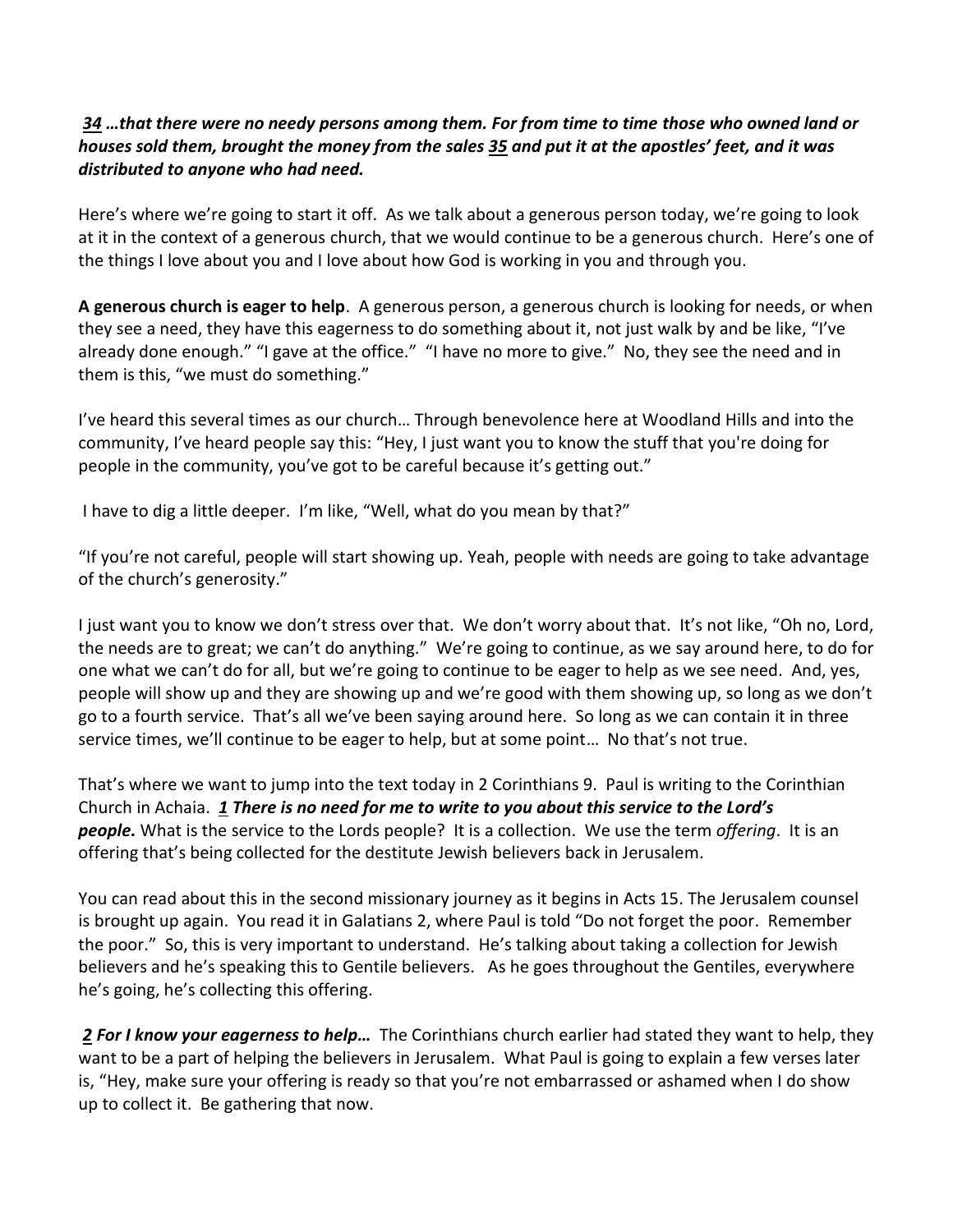*…and I have been boasting about it to the Macedonians…* That's were Paul is at while he's writing this letter. …*telling them that since last year you in Achaia were ready to give…* Eager to do something about the need you heard about. *…and your enthusiasm has stirred most of them to action.* I think it's good here that we see it doesn't say all of them but stirred most of them to action.

That's one thing I love about generosity, it's contagious. When you see someone operating out of a benevolent heart, a generous heart, it sparks something in you to say, "Well, what can I do?" This is what's great about the church as we are going to see it today. I don't have to do everything, but I get to be part of what God is doing through his people here.

One of the things I love about taking an offering is I get to give in secret. Sure, the people counting the money know what I give, but I don't have to boast and brag or let people know what I'm giving; I can just give, and it becomes part of a large collection. And then we're able, from that collection, to meet needs in our church and in our community and to the nations of the earth.

I don't use maps a whole bunch, but Alex Himaya inspired me a few weeks ago to use a map and so if you would, turn in your Bible to the book of maps. It's right behind Revelation; it's the 67the book of the Bible. This is very important, I think this really helps us understand where he's coming from, who he's writing to, and what he's writing about.

Okay, he's in Macedonia, writing to Corinth. Corinth is an impoverished group of believers. As we are going to see in a second, he describes the Macedonians as in extreme poverty and back here in Jerusalem, to the Jewish believers, they're destitute. So watch this. He's writing from a group who is inspired, that's in extreme poverty because of what they are hearing about coming out of Corinth. And the collection is being taken for a group. This is what I love about the church. You and I get the opportunity to give to people far outside of where we are right now. That's very important to understand.



Last year, after the duck accident, churches and pastors from all over the country started calling and asking, "What can we do?" In a lot of ways, it's just, "Can we give a financial gift? We would love to help you, your church minister to the needs in that community." At that time, we were mourning, but we didn't have a lot of financial needs. I couldn't think of any. With insurance and all of that later down the road, families were being cared for, but at that moment, everything was being taken care of here.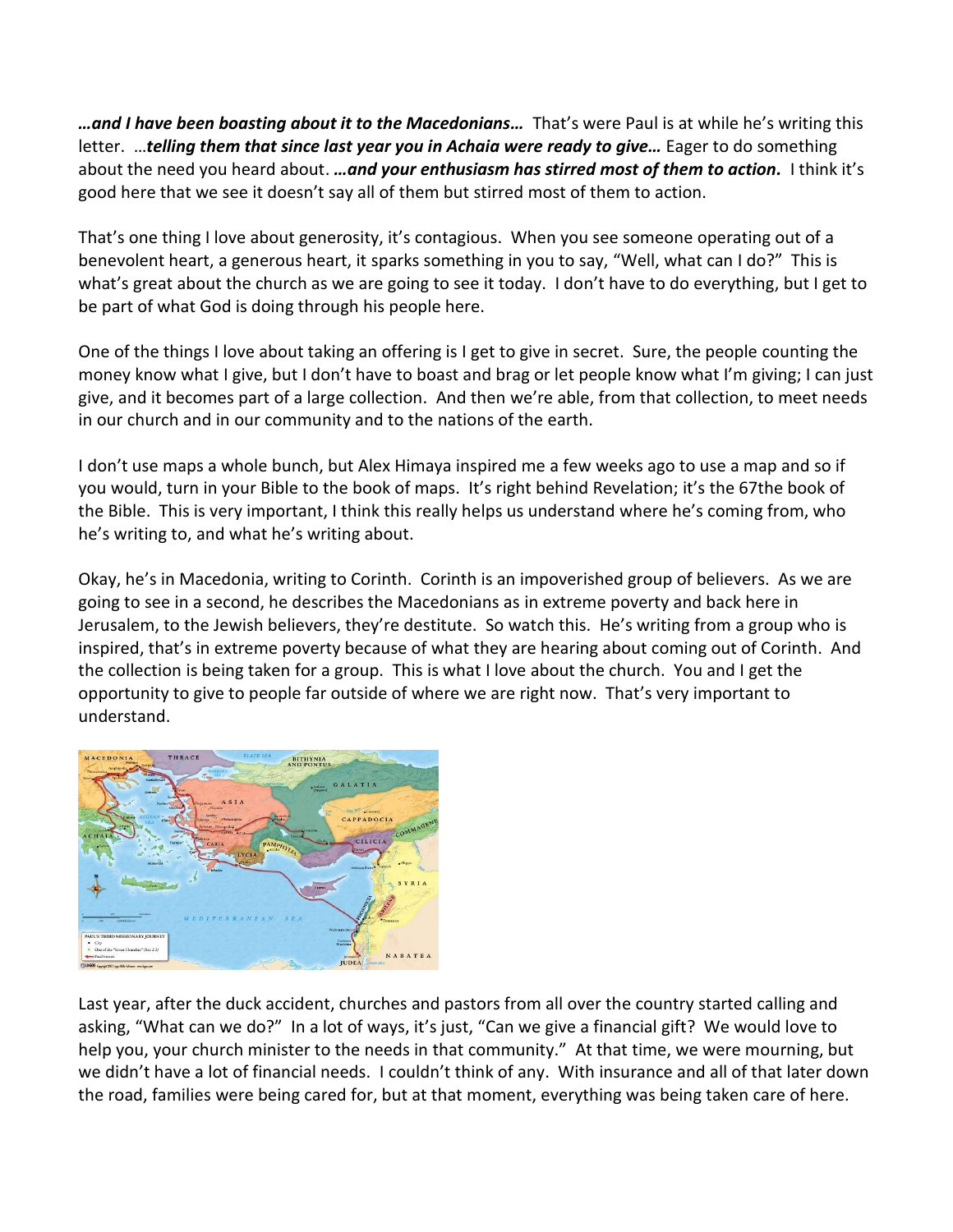Just with the floods recently, the same churches are calling, "Is your church involved in helping people with the flood? What can we do?" I directed them to friends I know in Arkansas that were helping people get out of their houses, fix their houses back up, and move back in. That's the church. Outside of what we just read in Acts 4 where they were taking care of each other in the community, now this has spread through the whole church.

While this map is up here, I was in Crete in May and I went fishing there. I'm here to report there are no fish in the Mediterranean Sea. I just want to make sure everybody knows that. I fished hard and I caught a mullet about that big, using a fly that was bigger than that.

Look at the language Paul is going to use. Go back one chapter to Chapter 8. Here's what he says about the Macedonians in 2 Corinthians 8 – *[1](https://www.studylight.org/desk/?q=2co%208:1&t1=en_niv&sr=1) And now, brothers and sisters…* To the church in Corinth. *…we want you to know about the grace that God has given the Macedonian churches. [2](https://www.studylight.org/desk/?q=2co%208:2&t1=en_niv&sr=1) In the midst of a very severe trial, their overflowing joy and their extreme poverty welled up in rich generosity.* Just to put it in perspective, the words that are used here to describe extreme poverty, you can probably think of it in our day and the term we would use would be day laborers. They literally were working that day to eat that day. They weren't thinking about tomorrow or the next day. It's like, "I've got to do whatever I can do today to survive." That's who he's talking about when he says "rich generosity."

*[3](https://www.studylight.org/desk/?q=2co%208:3&t1=en_niv&sr=1) For I testify that they gave as much as they were able, and even beyond their ability.* For some of us, this is what we want to really address over the next five weeks. This has been brewing in our church for about two years, since we started The Family Project. Just addressing the scarcity mindset of our community. Addressing the scarcity mindset of the one who says, "I don't have enough, I don't make enough; I'll never have enough, I'll never make enough. I can barely provide for my family. I'll never be able to give to the level you're talking about." In their extreme poverty, they were generous. They gave as much as they were able, and they went beyond their ability.

I want to say, first and foremost, because we say it every week, thank you for your generosity. For others, for the next five weeks, that you would pray and ask the Lord to prompt in you a heart of generosity. That you would become one to be generous. There are some roadblocks for some of you. Financial analysts would call this a mindset, but we are going to use a biblical term *heart*.

This mindset has crept into your thinking and so here are some of the things you might say that have kept you from generosity. "I don't have much to give. Why bother?" "My amount just doesn't mean that much." In that mindset, you also have, "If I give this amount right now, I won't have enough for \_\_\_\_\_\_\_\_\_\_." Fill in the blank: utilities, car payment, the rent… "I've got to get these other things taken care of first." Some of you with this mindset, you know you've been saying this your entire adult life because this is always there. The bills are always there.

How about this. Even if you do give some, you're simply saying it won't make a difference. "What I give, if you compare it to others…" And this is the next one. I think this all builds. "When you compare it to what others give, my gift won't make a dent."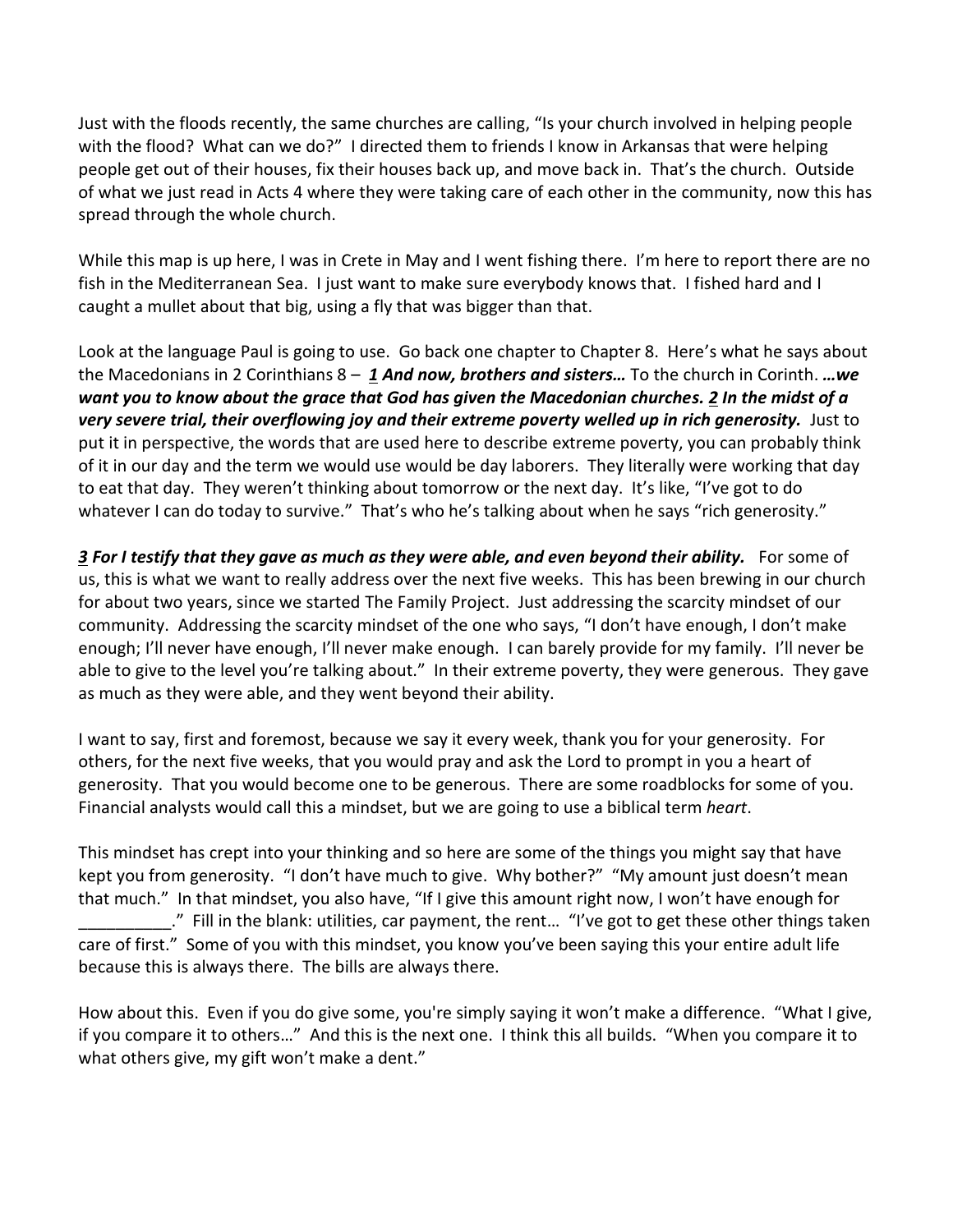I had this mindset in May. I was with Chad Phillips in Florida. I was invited to a fund raiser to do comedy. We go to this resort, and Chad and I are there and we're going to go fishing after. I might as well come clean. By the way, there are no fish in the Atlantic either. I don't know. The disciples caught it all out of the Mediterranean and the Wicked Tuna guys caught it all out of the Atlantic. But I'm getting better. I'm definitely getting the cast down. One day, I'm going to catch fish in these places. But it was a fund raiser with high capacity people at this event. It's a great ministry called Samaritan's Feet. They have put about seven million pairs of shoes on kids' feet around the world. I've watched the videos and listened to the stories. Chad and I both are super inspired by what's going on.

I don't know why… We've never sat down… Seventeen years ago, our church never sat down and said, "We should really get into shoes. Shoes should be our thing." I don't know how it happened, but next month, we'll give out \$12,000.00 to \$15,000.00 worth of shoes for kids going back to school here in our community. Through Care for Kids, shoes are given to young people all the time in our two counties.

Just listening to this vision, I'm just like *this is it*. So, our church gave a gift to Samaritan's Feet. This is outside of Woodland Hills, outside of Southwest Missouri. Its shoes being placed on kids' feet all over the world. We as a church gave \$2,500.00 to this ministry. I remember getting in the car and Chad and I driving away and both of us thought, *It won't make a difference*. Because we knew that in that room, checks were being written to the tune of six figures. We didn't know for sure, but Chad felt like he was sitting next to somebody who owned an NFL team, which he probably gave more than \$2,500.00. We just start making up the narrative. I know there were people in that room that have given… They've given out seven million pairs of shoes. There were only about 40 people in the room. I'm like, *there are people in here that have probably given a million dollars; does our gift even matter?* The answer is yes.

A few years ago, I remember a lady and her husband that came to town to meet with me for lunch. He had just sold his business, a very successful business. It was all over the world and he cashed out a lot of money and he flew here, and we had lunch. I'll never forget that after eating, I grabbed the bill and then he grabbed it and then I grabbed it. We went way beyond that awkward back and forth; we were on each other. My personality says we're going to sit here until one of us is dead if you don't give me that bill.

I'll never forget his wife grabbing his arm and saying, "Hey, Hey…" and says his name. I'll never forget his expression of humility. She looked at me and I'll never forget these words. She said, "Ted, I'm trying to get him to understand that he needs to receive just as well as he gives. He needs to allow you the opportunity to be generous towards him. He never allows people to be generous toward him." I'm just wondering what word that is for some of you in here. I think sometimes we think the person who makes the most money at the table should pick up the bill. Who came up with that rule?

I don't know if you remember this article from 2009 in Sports Illustrated – *How And Why Athletes Go Broke*. Have you and your family ever had a conversation where you can't even understand how someone who made millions and millions of dollars in a short period of time goes bankrupt? It's always kind of baffled us. According to this article… I know it's ten years old so I don't know if it's changed or if it was after the recession that there were issues with this, but according to this article, 78% of NFL players go bankrupt or they are in financial stress within two years of leaving the NFL. In the NBA, the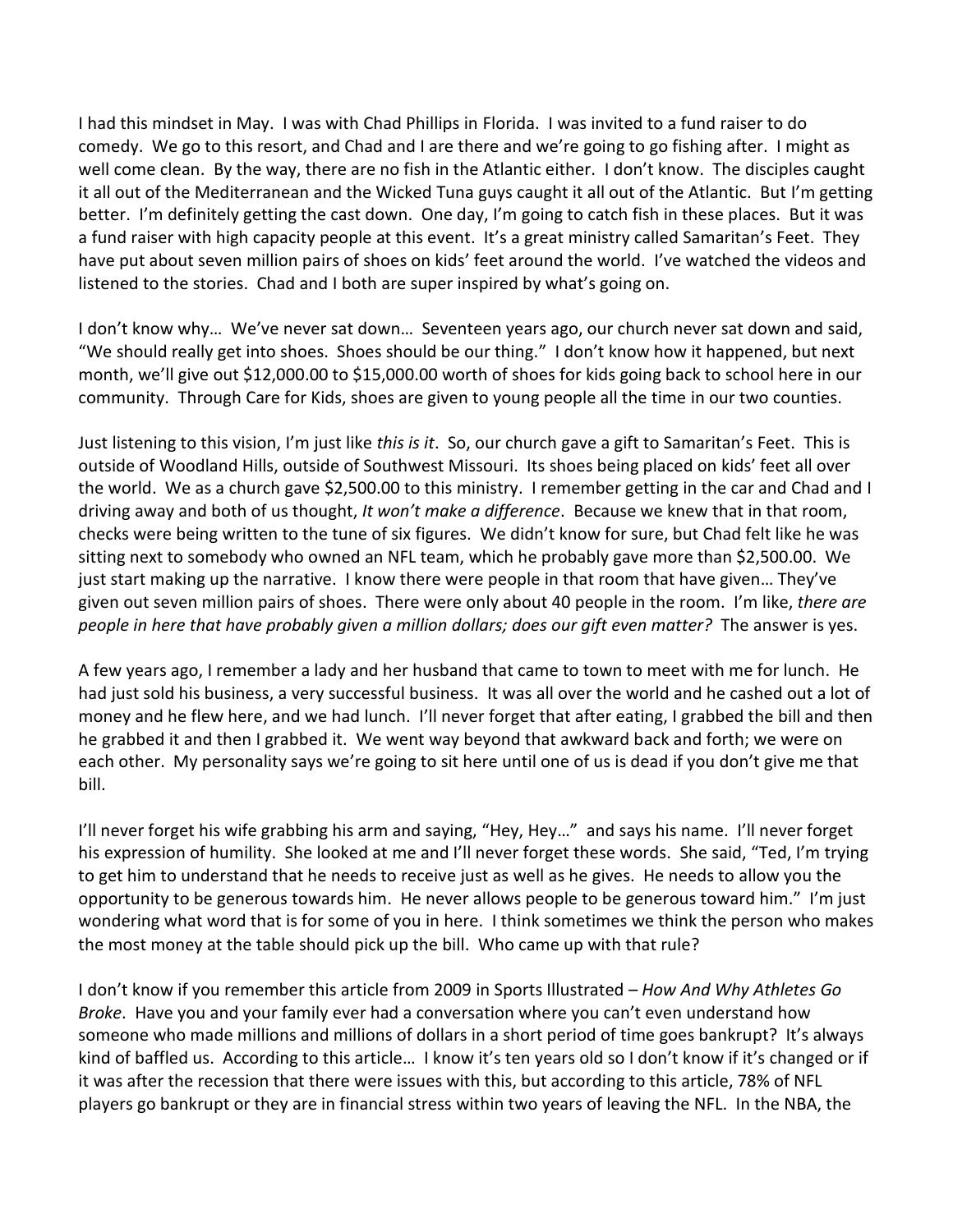stats were 60% of NBA players filed bankruptcy within five years. Why does that happen? Well, one, maybe no one told them, no one coached them or helped them. Or, maybe they did, and they just didn't listen. They were thinking in the short term; they weren't thinking about the next 20 years. They weren't thinking that *hey, I may not be able to play five years from now. I may have an injury. Contract might not get renewed.* 

Here's what we know, and most people would agree with this statement right here. **More money won't solve your problems**. You see these shows on television. Why do Lotto winners have such a struggle and why do they fall apart? Why did the Lotto winner end up declaring bankruptcy? It's because it's about what's in the heart. This is what's driving a person's spending, and this is what's driving a person's generosity.

We've all been inspired by the NFL and the NBA stories. I cry at more videos... I just wept at a video of a guy giving his dad a truck. Did anybody see that one on social media? He shows up with a used truck for his dad. The dad melts down in the road and they're hugging and hopping around. It does something to you, so I love when I hear the story of a young man in his early 20s signing a multi-million-dollar contract with the NFL or the NBA and the first thing he does is buy Momma a house. We all go. "Yes! That's exactly what you should do." And all the mom's said… Amen. Buy mom a house.

If we're not careful… Watch. If we're not careful, we fall into the mindset (really the heart) where we say, "You know what? If I come into a million dollars, I'm buying mom a house." I'm here to tell you that for a lot of you, no you ain't going to buy her a house. Your like, "Well how do you know?" Well, because you won't buy her lunch. I'm going to let it sit in for a little bit because some of you are like, "My mom has a lot of money." What does that have to do with anything? More money won't solve all your problems.

**More money won't make you a generous person.** You're generous whether you have little or much. It flows from the heart, not how much you have in the bank. It's that mindset people get into. To me, this is the statement of a non-generous person: "If I ever come into some money…" You probably won't. And if you do come into some money, you probably won't automatically become generous because it's what you do right now with what you have. More money won't make you a generous person. I want to buy my parents a house, but for now, I buy them lunch. It's what I can do.

By the way, if you were to put my dad's asset list with my asset list (he loves me sharing this with the internet) he has more than I do because he's been living a little while longer. He taught me this growing up. He said, "The problem with you young people today (this was a real world, Ron Cunningham talk right here) is you want in three years what we spent 30 years accumulating."

So why don't you develop the heart of generosity in those three years and not think something is going to change at the 30-year mark? Start doing something now. By the way, this has been studied. Research shows us in Thrivin, out of Minnesota. Thousands of financial analysts all over the country researched all of the folks that they support. The wanted to find out "Does income increase generosity?" The answer is no. The more you make will not make you a more generous person.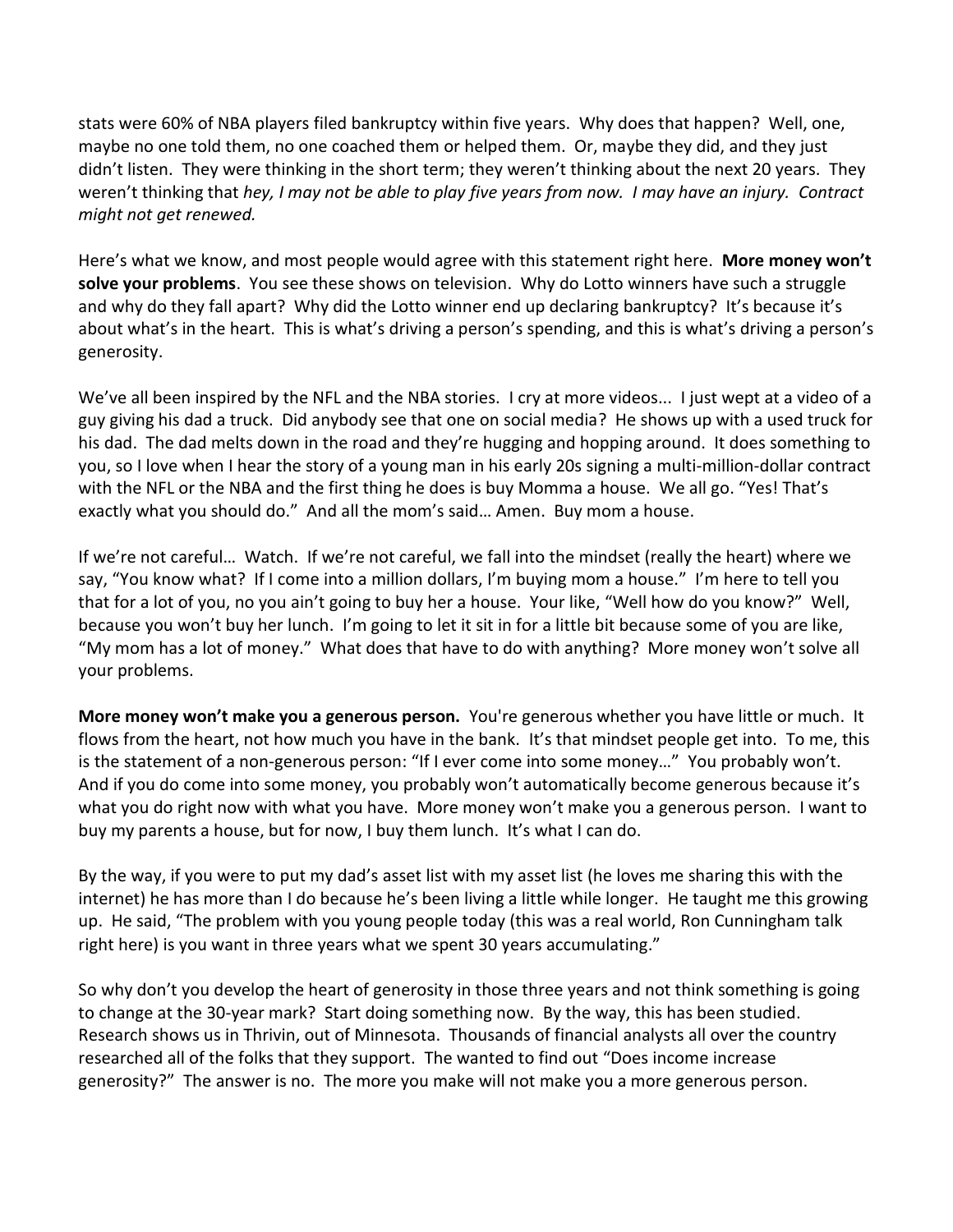I've got a chart. Man, I've got maps and charts today; we're hitting every enneagram number in the room today.

So, this is \$50,000 up to \$200,000 – 2% to 7%, so this is the income donated and this is how much a person makes. Watch what happens when you hit a certain amount. The more you make, you actually start giving less as a percentage. Now this is a whole new heart set. "I've given enough." "They don't need anymore." Now there are some people in the room right now making \$50,000 that are thinking *I'd like to test your theory. If I could just have a year where I make \$200,000, I bet things in my life would change completely.* Don't wait. You can do it right here. You can change your heart right here. You could become generous at \$50,000. That's actually what Thrivin has found.

Here's what Thrivin says, "Across all incomes, a healthy relationship with money is driven by what people do with what they have." We're going to explore this in a few weeks. But in other words, whether you make \$50,000 or \$200,000, it's what you do with what you have. When you look at this chart, this is truly what drives giving and drives generosity. I'm just touching on it this week. We're going to talk about it more next week because we actually have the numbers from our congregation and from our community.

But this would be those who are surviving and struggling. They say, "I just don't have enough money to pay my own bills. I can't take care of my own family." They need help from others. Those who are stable say, "I've got enough; I can take care of my family, but that's it." Secure would say, "I'm at a place in my finances where I can meet the needs of my family and I'm even actually able to put a little bit away for emergency funds and retirement and all of that." But it's Surplus that is the person who says, "I have plenty to meet my family's needs and I've got enough to help other people too." By the way, this has nothing to do with income.

When they researched this, there were people making \$30,000 - \$40,000 a year that say, "We're in surplus. We've got plenty." Why? Because it's what you do with what you have. By the way, there were people who made \$200,000 a year who said, "We're barely making it." Look at you judging right now. They didn't take Financial Peace University. Let me tell you, I've been listening to Dave Ramsey for the last six years and if they'd listen to Dave, they'd know they are morons. That's what he tells people all the time. But you understand it's what's in the heart, it's not what's in your bank account. In other words, your heart, not your income drives your generosity.

We're going to talk about your mindset and my mindset more as we move… hopefully not just this church, but boy wouldn't it be great to move a whole community out of this scarcity mindset. I think if we can remove the scarcity mindset from our community, we wouldn't have this big debate going on between the shows and the attractions. We won't talk about that right now. We're going to move onto this… I will talk about it because I think that is important. A scarcity mindset says, "The pie is this size and I have to get my slice." The abundant mindset that we're going to be talking about says, "What if we all work together and make the pie bigger?" It's flowing from your heart. It's now this mentality: it's I believe God can do anything. I believe God can do anything for my family. I believe he can do anything for this community and for this town.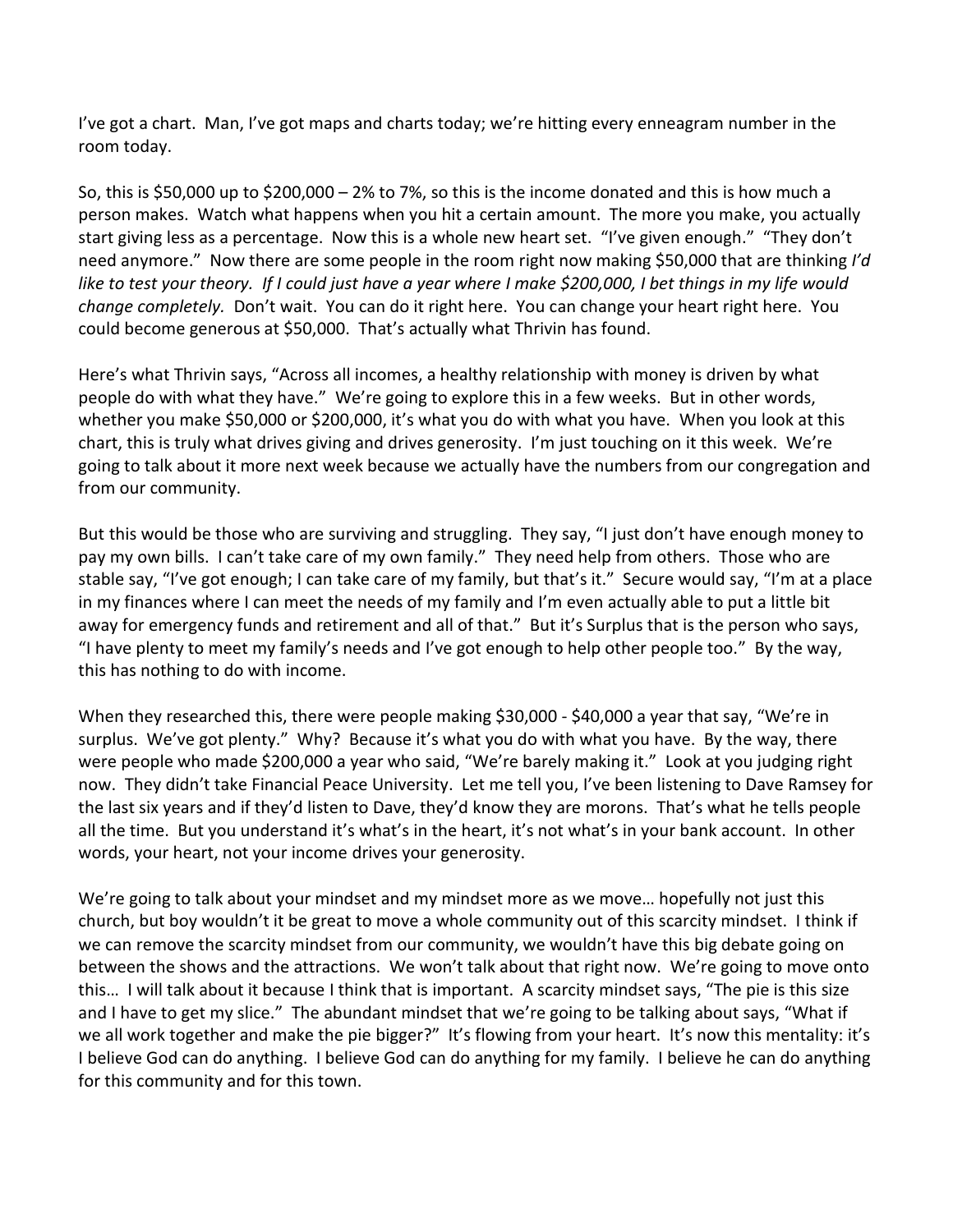Jumping back into 2 Corinthians 9. We want to be excited to give. Not just eager to help, but excited to give. These are Paul's words. *[6](https://www.studylight.org/desk/?q=2co%209:6&t1=en_niv&sr=1) Remember this: Whoever sows sparingly will also reap sparingly, and whoever sows generously will also reap generously. [7](https://www.studylight.org/desk/?q=2co%209:7&t1=en_niv&sr=1) Each of you should give what you have decided in your heart to give…* This has caused Baptists angst for so many years. I'm a tither, but there is nowhere in the New Testament that gives you a percentage or an amount. I live by that as a principle that comes to us out of the Old Testament. I'm not bound to the law; I know that, but I'm also here to tell you, and I think this is true for a lot of folks in here, 10% of my income is not generosity. I'm saying that for me.

I was thinking about it this week. What would Paul's letter to America look like. I don't think he'd say extreme poverty. I think he'd say, "I'm going to look at you compared to all the other churches in the world and you guys are stinking rich. You have a lot. The problem is what you do with what you have." For some of you, you've been taught tithing and that's great. But for some of you, you've stopped there and that's the cap of generosity. Well, let's read what Paul says about that. *…not reluctantly or under compulsion…* Don't be giving with an "I have to do this amount." That's not that joy that we're talking about. It's not the cheerful giver that God loves. *…for God loves a cheerful giver. [8](https://www.studylight.org/desk/?q=2co%209:8&t1=en_niv&sr=1) And God is able to bless you abundantly…*

So, we're not going to stop where the prosperity gospel lot of times stops. We're going to keep going because when you're blessed, it's for the purpose to give you more opportunity to bless others. Don't let it stop. He who refreshes others will be refreshed, as we are going to see in this text, so that you can continue to refresh other people. You'll continue to give. *[8](https://www.studylight.org/desk/?q=2co%209:8&t1=en_niv&sr=1) And God is able to bless you abundantly…*  We're going to talk about a sense of abundance in this series and some will think we're going prosperity gospel. No, we're not; we're just getting out of this "God can only do this…" When I believe he wants to bless abundantly *…so that in all things at all times, having all that you need, you will abound in every good work.*

**A generous church gives as an act of worship**. That when we give… And when a church is generous and a person is generous, it should cause all of us to celebrate and give thanksgiving to God. Now the last few verses of this chapter. *[10](https://www.studylight.org/desk/?q=2co%209:10&t1=en_niv&sr=1) Now he who supplies seed to the sower and bread for food will also supply and increase your store of seed and will enlarge the harvest of your righteousness. [11](https://www.studylight.org/desk/?q=2co%209:11&t1=en_niv&sr=1) You will be enriched in every way so that you can be generous on every occasion, and through us your generosity will result in thanksgiving to God.*

You might wonder if you should clap after a worship song. If it's about patting us on the back, no. But if it's about giving thanksgiving to God, sure! Should we clap when we say we're taking an offering? If it's to clap to bring thanksgiving to God, absolutely!

*[12](https://www.studylight.org/desk/?q=2co%209:12&t1=en_niv&sr=1) This service that you perform is not only supplying the needs of the Lord's people but is also overflowing in many expressions of thanks to God.* People are worshiping because of this generosity. *[13](https://www.studylight.org/desk/?q=2co%209:13&t1=en_niv&sr=1) Because of the service by which you have proved yourselves, others will praise God for the obedience that accompanies your confession of the gospel of Christ…* Again, there's the overflow: God at work in us and through us. *…and for your generosity in sharing with them and with everyone*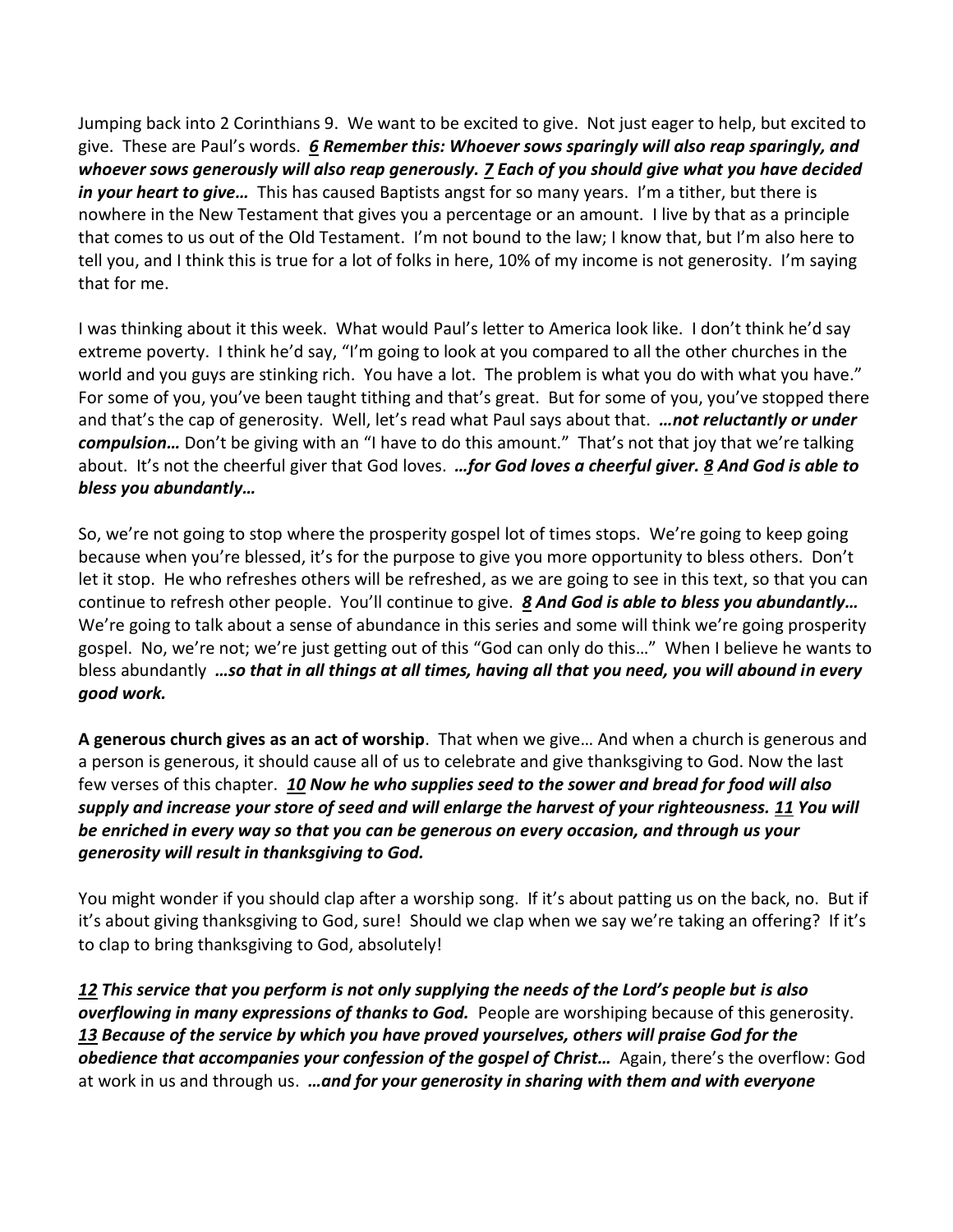## *else. [14](https://www.studylight.org/desk/?q=2co%209:14&t1=en_niv&sr=1) And in their prayers for you their hearts will go out to you, because of the surpassing grace God has given you.*

He ends this section on giving with where we started in Acts 4 this morning. *[15](https://www.studylight.org/desk/?q=2co%209:15&t1=en_niv&sr=1) Thanks be to God for his indescribable gift!* And who is the indescribable gift? It's Jesus. Jesus in our hearts, working through us individually, and then working through us as a community of believers to be generous to those in this church, in this community, in this nation, and to all the nations of the earth. In other words, as we sum it up, here's what we're saying. **Our Generosity is an overflow of the Gospel of Jesus, but will never compare to God's sacrifice for us.** Keep going, keep giving, do more. When you think you've given all you can, go past it. May we all be challenged in this series to give not just of our money, of our finances to help those in need, but also of our time.

I sent my kids to camp yesterday for two weeks. If you don't send your kids to camp, you're crazy. Anyway, we are so excited for what God's going to do in their lives in the next two weeks. We know it's going to be a big time for them… and us. But we wanted to do something special before they left, so Friday night, we sat down and we built the Saturn 5 out of Legos. We couldn't get it all done on Friday night.

I've been obsessed with the Apollo 11 mission. I don't know if anybody else has, but I've spent time studying it this month. I went to the Alamo there in Springfield. They serve you dinner. We watched a documentary called Armstrong. I loved every minute of it. Then they have Apollo 11 here still, I believe, at the Imax, so we watched both of those. I am totally into it.

This is my favorite picture of the astronauts because their expressions tell you what their roll was on the mission. It's true. I don't think anybody has ever really thought this through. You know who the first man on the moon was. Neil Armstrong; he's smiling, going, *Yeah that's me*. Buzz Aldrin was the second man on the moon. He's got a smirk because if you've watched these movies, you know he's thinking *If I wasn't so cocky, they may have let me be the first man on the moon*. That's from the movie. But Michael Collins has the best expression in this picture because he's saying *I don't even get to go to the moon. I have to stay on the ship.* 

But every single man up there was important to the mission. These three guys could have done nothing without thousands and thousands of people who worked in the 1960s and even earlier than that to get them to the moon.

This set took us a while. Do you know how many pieces are in this Lego set? There are one thousand, nine hundred and sixty-nine pieces – 1969. Blew my mind. That's what we're celebrating – 50 years ago. I played a little YouTube clip. It's a three-hour long YouTube clip with them when they were on the moon talking back to NASA. I played it while I was putting this together. I'm 100% into this experience. Then I played this one for the kids. This is less than a minute, but this is Neil Armstrong's last communication back down to earth. I get emotional every time I see it. It's not like it's one of the best speeches I've ever heard, but he understands why he's there and he understands how important the mission is and he knows it would never be accomplished without these folks.

[Video plays]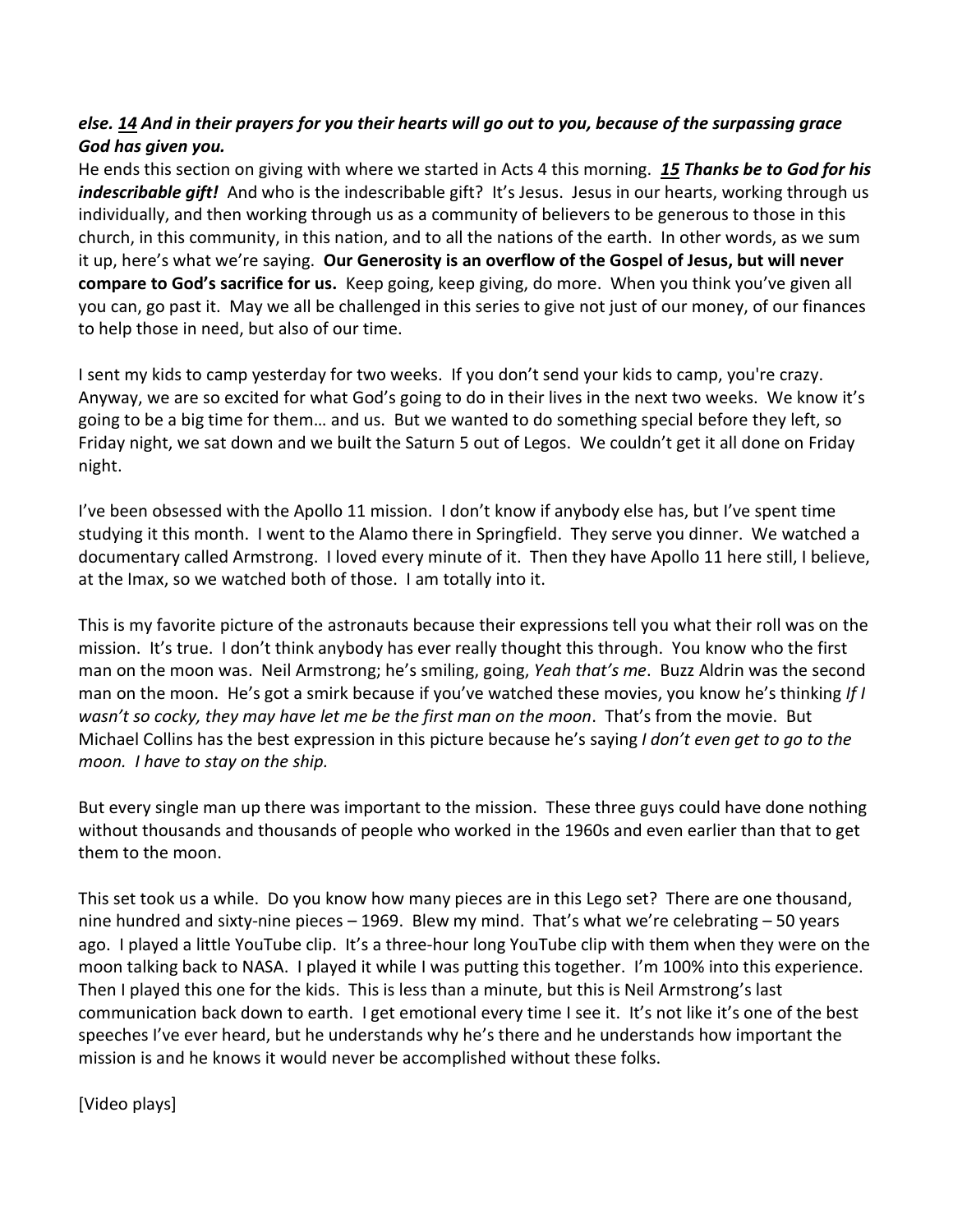How many of you remember where you were when it took off? In the first service, it was everybody. "I watched with my grandkids." Can I say as important as that mission was, it doesn't even come close to the mission that you and I have been called to. Our mission comes to us from Matthew 28 where Jesus says, "Therefore go and make disciples of all nations, baptizing them in the name of The Father, The Son, and The Holy Spirit." And that's not a job for a few people, it's a job for each and every one of us. And every single time you give, you're giving to that. Every time you serve, you're serving to that. Not just here in this church, but into the community, into our nation, and into the nations of the world. It's where we are called.

It takes every single one of us. And that why this morning we have the Sweet Spot set up. We don't share this lightly, but some of you have been observing for a very long time and we want you building. We want you a part of a very important mission. The 10:00 is our busiest service and there is a lot of sacrifice that you could make. You're like, "Man I'm ready to go. What are we doing?" We're going to the moon. Some of you, we are going to encourage you to go to 11:30 and serve. That's our service of greatest need.

All we're asking you to do today is if you're not serving, there are three table set up out there for the Sweet Spot. And we just want you to stop by and talk to somebody who's standing there. Julie is out there and Stephanie is out there. Find out where you can serve. Some of you come to our church and you're like, "I need a little break. I got burned out at the last church." We're always good with you taking a little break. We want you to call it a season, not the new normal. As you heal or whatever you're working through, as you come here, we want to encourage you to pray through where God has you in this church and find out where you can serve. Where to serve, when to serve… For some of you, we're asking you to take a move to 11:30 and serve in that service.

I want to say, just as Neil Armstrong completely understood and gave his last farewell from space to the folks who got him there. He could have said, "Man, it was great being here. I…" But no, he understood what it takes and what it took. So, that's our encouragement for you. for those of you who serve week in and week out, on behalf of this church, we say, "Thank you! You're investing in the next generation. You're helping new people find parking spaces. You're greeting people at the door. You may get the mindset or the heart set that says it doesn't really make a big difference and I'm here to tell you it makes a huge difference. So, would you please stop by and find a place to serve in this church. Would you stand with me as we pray?

Father, we are grateful for the work that you have called this church to. May we always, always prioritize generosity to those in need in our community over buildings and programs and projects.

May we make it the priority to meet the needs of those in this church and in this community and in this country and then with our missionaries all over the world and the needs that they have in feeding and clothing and providing housing.

May this church always be a church that's eager to help, excited to give each and every week as an act of worship. For that we are grateful.